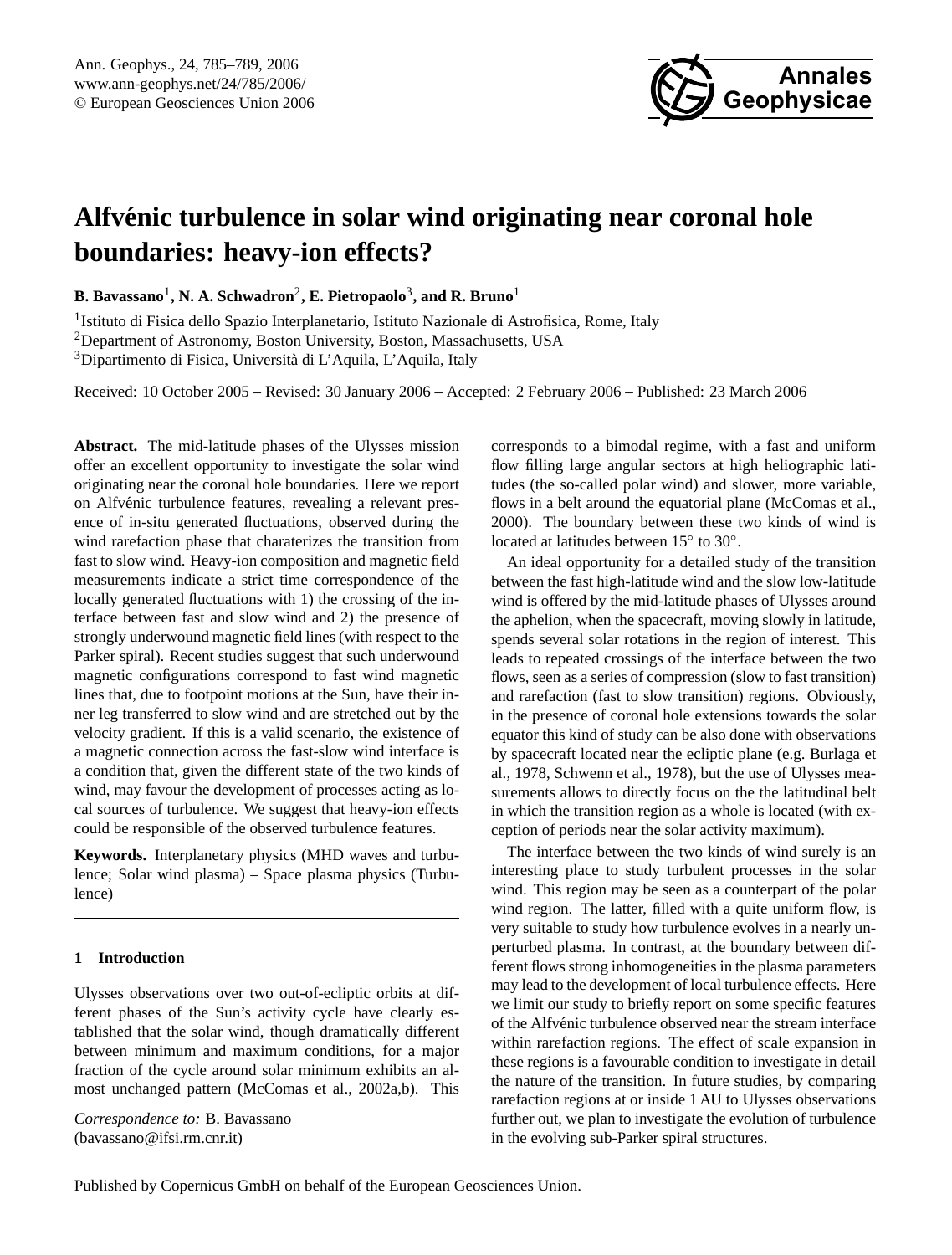

**Fig. 1.** Daily occurrence frequency F of  $\sigma_C$  (top panel) and  $\sigma_R$  (bottom panel) hourly values for days 240 (1996) to 14 (1997), during the Ulysses's second distant mid-latitude phase. In both panels a white line shows the solar wind velocity magnitude V.

It is worth recalling that the solar wind Alfvénic turbulence is a mixture of two different populations, one made of fluctuations propagating, in the wind plasma frame, away from Sun (outward population) and the other of fluctuations going towards the Sun (inward population). In general the outward population is strongly dominant in terms of energy per unit mass (e.g., see reviews by Tu and Marsch, 1995, and Bruno and Carbone, 2005). Outside the Alfvénic critical point (where the solar wind becomes super-Alfvénic) both kinds of fluctuation are obviously convected outwards as seen from the Sun. The major source for outward fluctuations is the Sun, however contributions also come from interplanetary processes. Conversely, inward fluctuations can only originate from sources in the region outside the Alfvénic critical point, since inside this point inward waves fall back to the Sun.

## **2 Observations**

The parameters generally used to study Alfvénic fluctuations are the energies per unit mass of the outward  $(e_{+})$  and inward  $(e_+)$  Alfvénic population, together with those of the velocity

 $(e_V)$  and magnetic field  $(e_B)$  fluctuations (these last ones scaled to Alfvén units by the dividing factor  $\sqrt{4\pi \rho}$ , with  $\rho$  the mass density). They are computed as total variance (trace of the variance matrix) of the corresponding fluctuation vectors on a given averaging time (for details on the analysis method see Bavassano et al., 2005). From these energy values the normalized cross-helicity  $\sigma_c = (e_+ - e_-)/(e_+ + e_-)$ and the normalized residual energy  $\sigma_R = (e_V - e_B)/(e_V + e_B)$ are promptly derived. Results discussed here refer to hourlyscale fluctuations, in other words hourly variances are used to evaluate  $e_+$ ,  $e_-$ ,  $e_V$ , and  $e_B$ . With this choice we are focusing on fluctuations in the core of the solar wind Alfvénic regime [\(Tu and Marsch,](#page-4-2) [1995\)](#page-4-2).

In Fig. 1 we give an overview of the  $\sigma_c$  and  $\sigma_R$  values for a 140-day interval during the second distant (or, near aphelion) mid-latitude phase of Ulysses, when the spacecraft, after the northern polar crossing, was travelling back to the equator. At that time, with the solar activity at a minimum, the corona appears to be exceptionally stable, offering very favourable conditions to study the solar wind originating from solar regions close to coronal hole boundaries. The Ulysses' heliographic latitude and heliocentric distance vary, for the plotted interval, from  $28.0^{\circ}$  to  $18.2^{\circ}$  (North) and from 4.26 to 4.75 astronomical units, respectively. Daily histograms of hourly  $\sigma_c$  and  $\sigma_R$  values are shown versus time in the upper and lower panel, respectively. In both panels a white line gives the solar wind velocity.

The well known dependence of  $\sigma_C$  on the solar wind velocity regime, with large positive values within fast streams and close to 0 values in slow streams, and the well established predominance of negative  $\sigma_R$  values (e.g. Tu and Marsch, 1995) are easily recognized and will not be further discussed. The points that we would like to stress here are 1) the appearance of time intervals in which a negative  $\sigma_c$  (i.e.,  $e_>=e_+$ ) is a dominant feature, and 2) the fact that this tends to occur inside rarefaction regions. The effect is particularly pronounced close to days 269, 1996, and 5, 1997 (see red arrowheads at the bottom of  $\sigma_C$  panel). The unusual negative  $\sigma_c$  events are also characterized by equally unusual values of  $\sigma_R$  (∼0 or even positive).

As already discussed in the introduction, the negative  $\sigma_c$  excess can only be the result of interplanetary processes. It is well known that inward fluctuations originate in a variety of solar wind flows, including rarefaction regions (e.g. Roberts et al., 1987). Velocity shear has been often indicated as a natural candidate for generating interplanetary fluctuations [\(Roberts et al.,](#page-4-3) [1992\)](#page-4-3), however also other mechanisms may be at work (Tu and Marsch, 1995). For the two cases indicated by red arrowheads in Fig. 1 we have decided of investigating if the stream interface may be a relevant element of the processe(s) responsible for the observed turbulence behaviour. To this aim in Figs. 2 and 3 we show time plots of solar wind and turbulence parameters for 15-day intervals around the two events highlighted in Fig. 1. From top to bottom the panels give 1) the solar wind velocity magnitude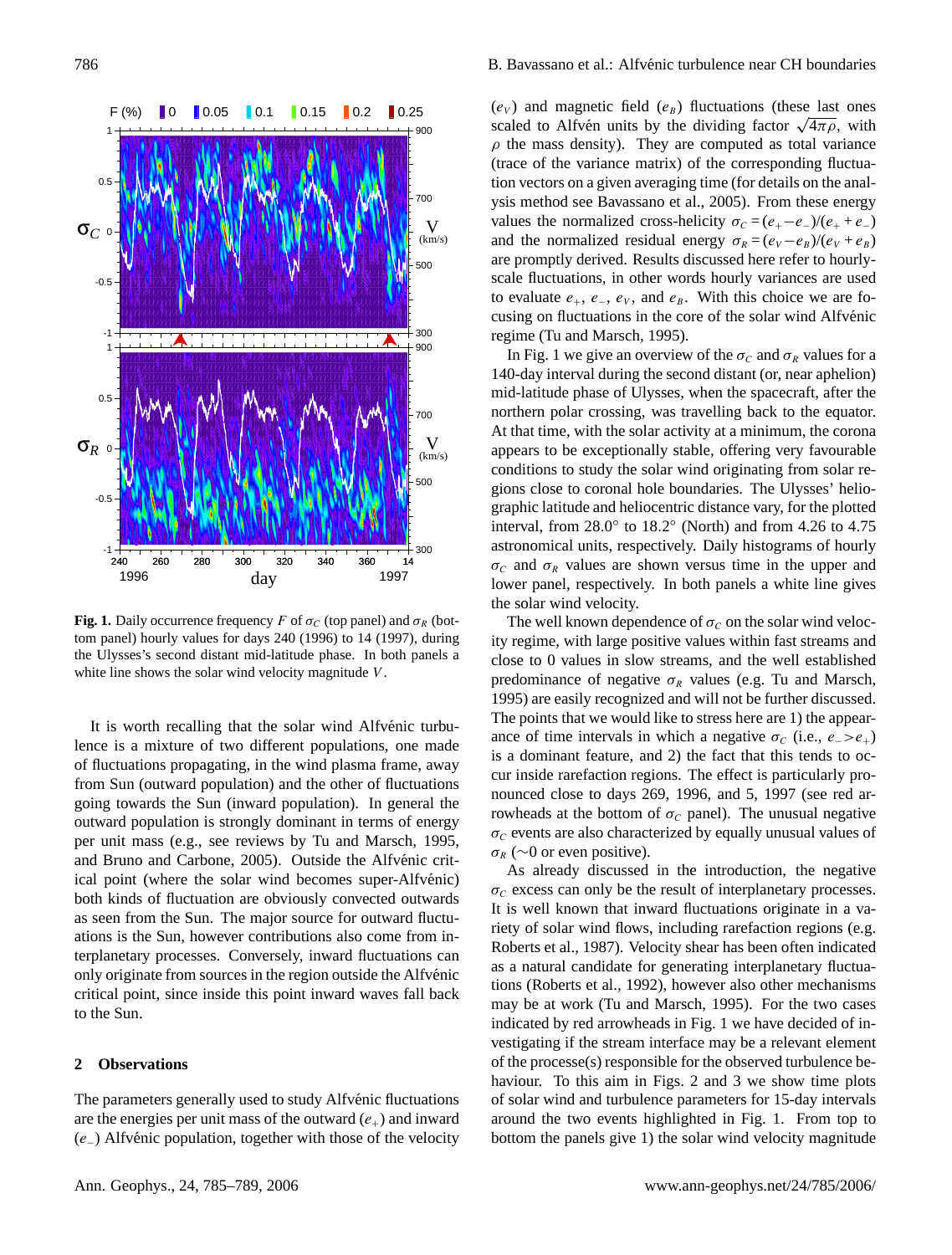

**Fig. 2.** Solar wind data and turbulence parameters vs. time as observed by Ulysses for days 265 to 280 (1996). For a detailed description see the text.

V (in km/s), 2) the ion abundance ratios  $r_c$  (C<sup>6+</sup>/C<sup>5+</sup>) and  $r_o$  (O<sup>7+</sup>/O<sup>6+</sup>, red curve), 3) the magnetic field magnitude B (in nT) and the proton number density N (in cm<sup>-3</sup>, red curve), 4) the magnetic field latitude  $\theta$  (in degrees), 5) the magnetic field longitude  $\phi$  (in degrees), 6) the  $e_B$  and  $e_V$  (red curve) fluctuation energies (in  $km^2/s^2$ ), 7) the  $e_+$  and  $e_-$  (red curve) fluctuation energies (in  $km^2/s^2$ ), 8) the normalized residual energy  $\sigma_R$ , and 9) the normalized cross-helicity  $\sigma_C$ . Note that the magnetic field latitude and longitude are given in the heliospheric RTN coordinate system (R-axis along the Sun-Ulysses line and positive away from the Sun, T-axis given by the cross-product of the solar rotation axis with the R-axis, and N-axis defined to complete the rigth-handed system). All the plotted quantities have an one-hour time resolution, with the exception of the ion abundance ratios  $r_c$  and  $r<sub>O</sub>$  (three-hour values).

For the rarefaction region shown in Fig. 2 the presence of negative  $\sigma_c$  and close to zero  $\sigma_R$  values is a common feature for a period of almost four days (highlighted by blue lines). The best examples of this state of turbulence are seen on day 269, when for about twelve hours  $\sigma_c$  ranges from –0.7 to –0.6 and  $\sigma_R$  from –0.3 to 0.2. From the  $e_+$ – $e_-$  panel (third from bottom) it is easily recognized that this  $\sigma_c$  behaviour comes



**Fig. 3.** Solar wind data and turbulence parameters vs. time as observed by Ulysses for days 365 (1996) to 14 (1997), in the same format as Fig. 2.

from an increase of  $e_$  (red curve), with  $e_+$  remaining nearly unchanged. All this occurs in concurrence with 1) the start of rising levels in the ion abundance ratios  $r_c$  and  $r_o$ , and 2) close-to-radial magnetic field intervals.

As pointed out by [Geiss et al.](#page-4-4) [\(1995\)](#page-4-4) and [von Steiger et al.](#page-4-5) [\(2000\)](#page-4-5), the level of the ion charge-state ratios is a good parameter to distinguish fast wind associated to coronal holes from slow wind associated to the streamer belt, with low (high) values of  $C^{6+}/C^{5+}$  and  $O^{7+}/O^{6+}$  indicative of fast (slow) wind. Thus, point 1 indicates that just near the beginning of the blue-line interval the spacecraft is crossing the stream interface. As regards point 2, numerous examples of a magnetic field more radial than the Parker's spiral (sub-Parker spiral) have been reported in the literature (e.g., see references in Gosling and Skoug, 2002). Not surprisingly, these events tend to occur within rarefaction regions. In general, as is obvious, the magnetic field azimuthal angle can be greater or smaller than the Parker's spiral angle depending on the magnetic field direction and speed gradient near the Sun (Burlaga and Barouch, 1976). However, for the case shown in Fig. 2 (and also for the other events examined below) the trend towards a magnetic field more radial than the Parker's spiral occurs in a strict connection with the crossing of the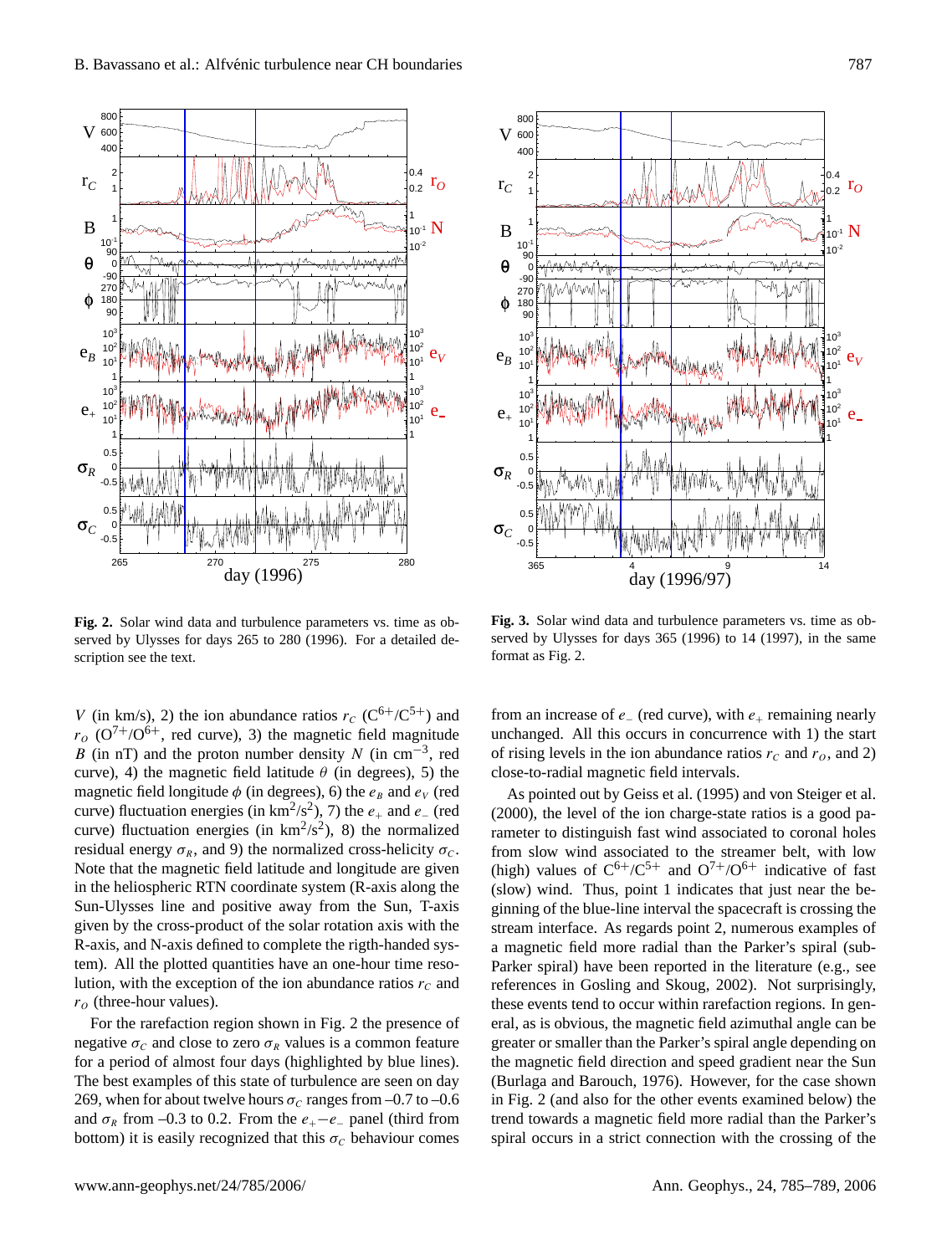

**Fig. 4.** Solar wind data and turbulence parameters vs. time as observed by Ulysses for days 290 to 305 (1992), in the same format as Fig. 2.

stream interface. This is reminiscent of a scenario recently proposed by [Schwadron](#page-4-6) [\(2002\)](#page-4-6) and [Schwadron and McCo](#page-4-7)[mas](#page-4-7) [\(2005\)](#page-4-7) to give account of sub-Parker magnetic lines. In their view the strongly underwound magnetic fields could be explained in terms of a foot-point motion of open magnetic lines at the Sun across the coronal hole boundary. Such motions cause magnetic field lines to be connected and stretched across the fast-slow wind interface, creating a less underwound magnetic spiral (note that interchange reconnection may also play a role in this kind of phenomena, see Gosling and Skoug, 2002). As stressed by [Schwadron et al.](#page-4-8) [\(2005\)](#page-4-8), the presence of a magnetic connection across the stream interface can have relevant effects on the behaviour of the surrounding plasma since the two regions are remarkably different for several respects, in particular their elemental and charge state composition [\(Geiss et al.,](#page-4-4) [1995\)](#page-4-4). A magnetic connection between such regions is a condition favouring the growth of processes driven by the existing gradients. If this is a valid scenario, it does not seem unreasonable to think that these processes, besides to a gradient erosion, can also lead to turbulence effects as those mentioned above.

These comments essentially hold also for the interval between blue lines in the rarefaction region shown in Fig. 3, that corresponds to the red arrowhead on the right in Fig. 1. This is the same event analysed by [Jones et al.](#page-4-9) [\(1998\)](#page-4-9) in one of the first studies on close-to-radial magnetic fields. An interesting feature of this case is that  $e_+$  and  $e_-$  exhibit quite similar trends, with a broad peak just in coincidence to a large value (about nine) of the  $C^{6+}/C^{5+}$  ratio.

Finally, though in the present analysis we focus on the second distant mid-latitude phase of Ulysses in 1996-1997, we would like to stress that cases similar to those shown in Figs. 2 and 3 are observed also during the first distant midlatitude observations in 1992–1993. An example is shown in Fig. 4, referring to days 290 to 305, 1992. Negative  $\sigma_c$  and positive  $\sigma_R$  values are seen just near the stream interface (see blue lines), during an interval of sub-Parker magnetic spiral. The period plotted in Fig. 4 belongs to the stream used by [Schwadron et al.](#page-4-8) [\(2005\)](#page-4-8) to test their model on the effect of magnetic footpoint motions. Figure 3 in their paper clearly shows that a differential streaming of heavy ions is predicted to develop around day 296, namely in connection with the blue-line interval of Fig. 4.

### **3 Concluding remarks**

The Alfvénic turbulence seen in solar wind flows originating from solar regions near the polar coronal hole boundaries is often characterized by a negative cross-helicity and a nearly zero (or sometimes positive) residual energy. We have given examples showing that this unusual behaviour is seen to occur just near the crossing of the stream interface and in concurrence with periods of sub-Parker magnetic field spiral (magnetic field lines more radial than for the Parker's spiral).

Recent studies (e.g. Schwadron, 2002; Schwadron and McComas, 2005) have suggested that footpoint motions at the Sun across the coronal hole boundary are the underlying cause of the sub-Parker spiral. Field lines originally in the fast coronal-hole flow have their inner leg transferred to slow wind. This leads to magnetic field lines that connect fast to slow wind across the stream interface and are stretched out by the velocity gradient more than the Parker spiral, with the result of a more radial magnetic field.

Assuming that this is a valid scenario, the presence of a magnetic connection across the stream interface is a condition favouring the growth of plasma processes that tend to wash out the strong gradients existing between fast and slow solar wind. We suggest that these processes might act as local sources of turbulence and account for the observations discussed above. In this regard it is important to stress how, for the event shown in Fig. 4, the interval with unusual values of  $\sigma_c$  and  $\sigma_R$  just corresponds to the region where, following the model of [Schwadron et al.](#page-4-8) [\(2005\)](#page-4-8), a differential streaming of heavy ions develops. However, at present a model on how the ion streaming might be responsible of the observed Alfvénic features is not available.